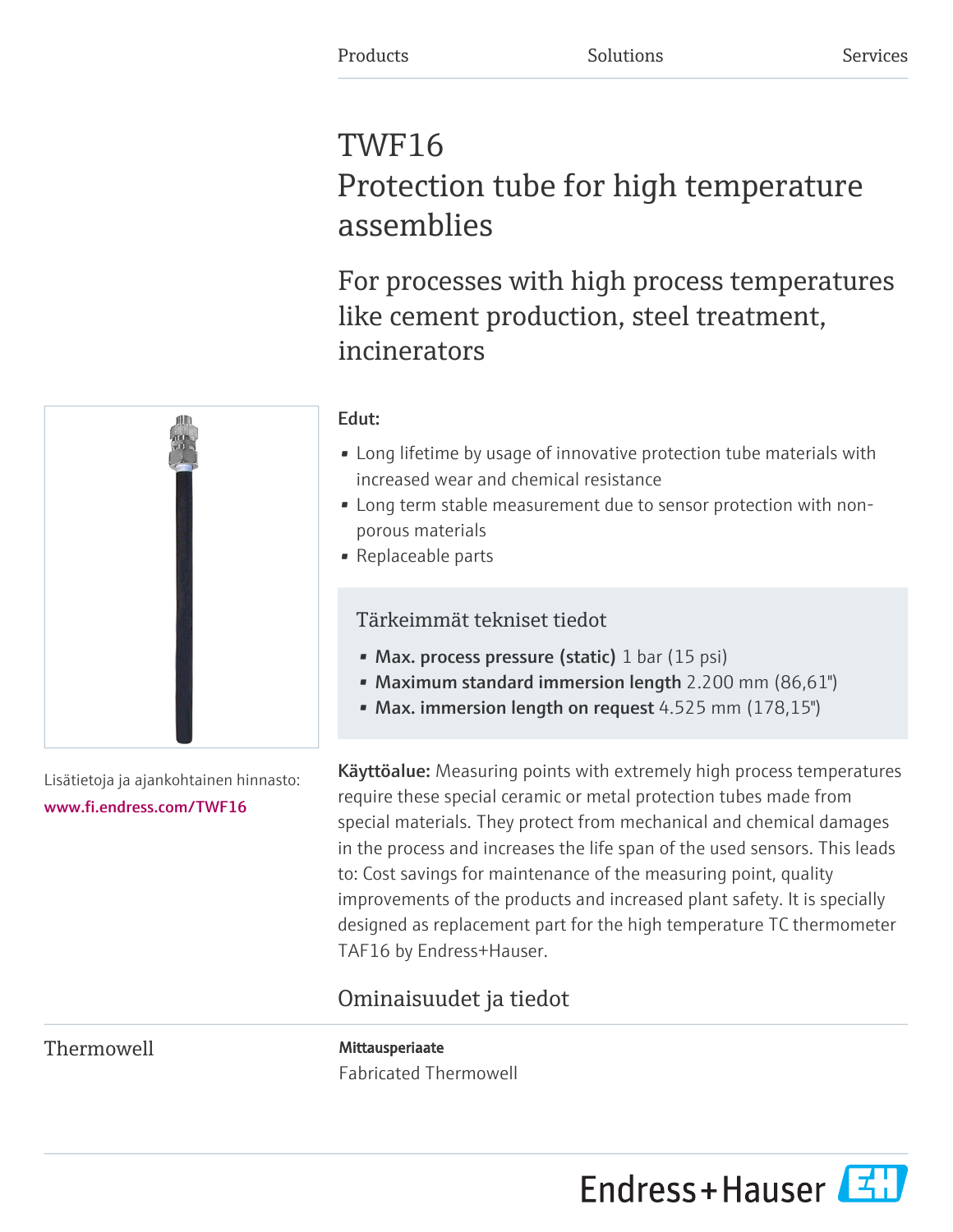## Thermowell **Thermowell** Characteristic / Application

metric style Fabricated from segments welded protection tube ceramic protection tube process connection as compression fitting Replacement part for TAF16

#### Head connection

M24 x 1,5 groove for DIN A Head

#### Maximum standard immersion length

2.200 mm (86,61")

#### Max. immersion length on request

4.525 mm (178,15")

#### Process connection

compression fitting: G1/2" G3/4"  $G1"$ G11/4" G11/2" adjustable Flange

#### Thermowell root diameter

14,0 mm (0,55") 15,0 mm (0,59") 17,2 mm (0,68") 18,0 mm (0,71") 21,3 mm (0,84") 22,0 mm (0,87") 26,7 mm (1,05") 28,0 mm (1,10")